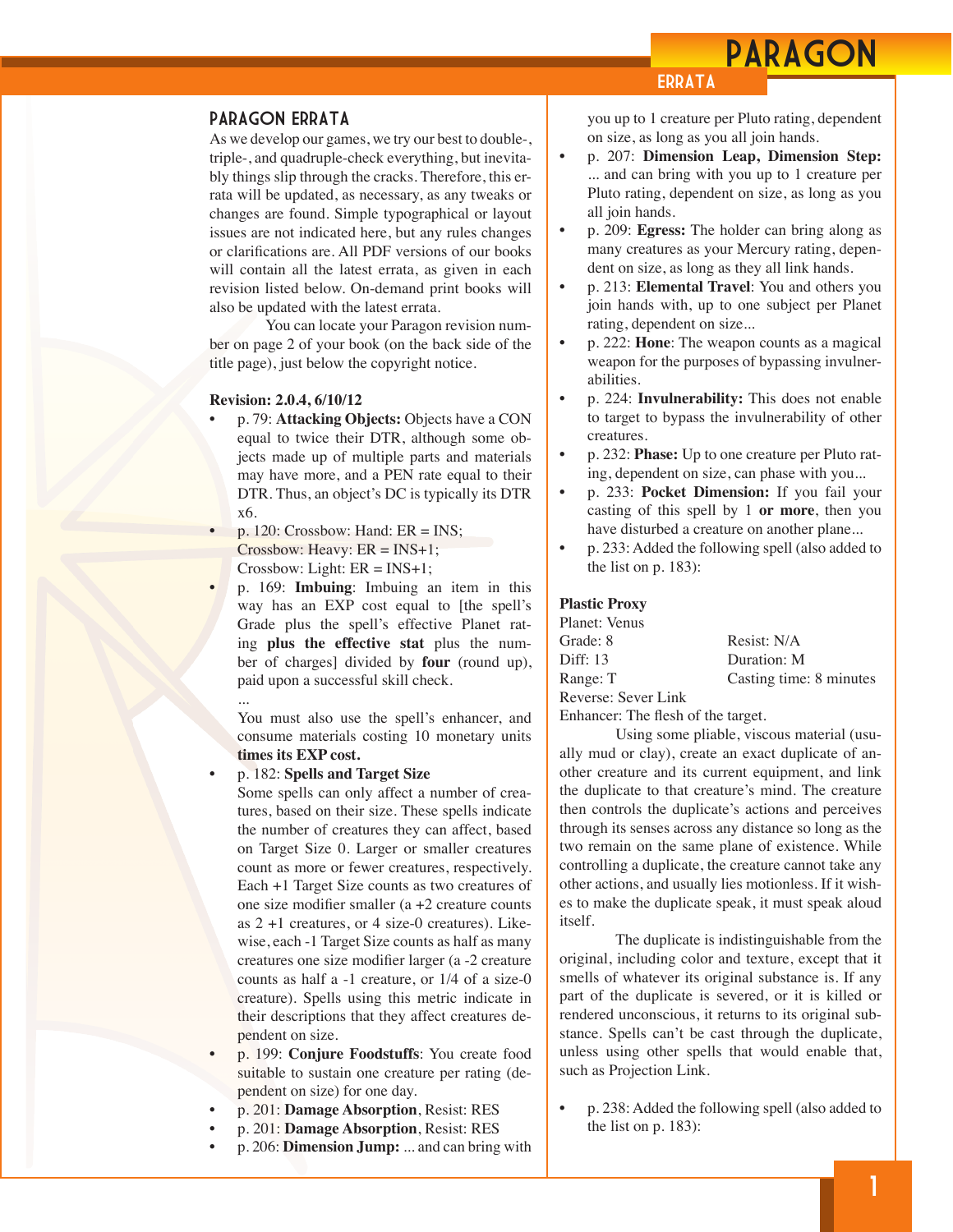# PARAGON

## **ERRATA**

## **Restore Capacity**

Planet: Sun Grade: 6 Resist: RES DIF: 5 + original stat Duration: I Range: T Casting time: 6 minutes Reverse: Impair (Stat)

## Enhancer: An olive branch

Restore a single stat in a target that has been reduced via magic, disease, or some other effect. A casting of this spell restores as much in the given stat as your Sun rating. If the target has reductions in multiple stats, each stat requires a separate casting of this spell.

- p. 247: **Teleportation:** You may bring with you one additional creature per Mercury rating, dependent on size.
- p. 251: Added the following spell (also added to the list on p. 183):

## **Undead Repulsion**

| Planet: Sun               |                    |
|---------------------------|--------------------|
| Grade: 4                  | <b>Resist: RES</b> |
| Diff: 9                   | Duration: C        |
| Range: P                  | Casting time: 4    |
| Reverse: Undead Animation |                    |
| Enhancer: A holy symbol.  |                    |

Undead, within as many meters as your Sun rating, are unable to approach you unless they succeed as a RES check. Those that fail by 5 or more flee directly away from you at their normal speed, and remain as far from you as possible as long as you concentrate on the spell. You can push the spell against undead forcibly, but every such action al-

## lows them another RES check.

## • p. 299: **Poison (1-4 points)**

The point cost of poison depends on the strength of the poison itself, and the poison acts as normal as given in Chapter 4. Sample effects are as follows:

- 1 point: Debilitating: Every turn after its onset, reduces a single stat (chosen at character creation) in the victim, until the victim has lost as many points as the the attacker's CON. Lost stat points recover as normal (see page 93).
- 2 points: Sickening: Causes nausea or pain, imposing a penalty to all actions equal to the attacker's CON
- **3 points: Sedative**: Renders victim unconscious
- **4 points: Lethal:** Victim dies

This venom typically has an onset of (victim's CON) minutes. Non-instantaneous effects (i.e., sickness and sedation) last (20-CON) hours, to a minimum of 30 minutes.

• p. 129: **Vehicles:** Vehicle DC and PEN have been adjusted to reflect the adjustments to object damage, as shown below.

If you purchased the digital version of the book, you can still get the Paragon cards in hard copy from The Game Crafter:

**[https://www.thegamecrafter.com/games/para](https://www.thegamecrafter.com/games/paragon-cards)[gon-cards](https://www.thegamecrafter.com/games/paragon-cards)**

| TABLE 4-8:<br><b>VEHICLES</b> |                |           |                |             |             |             |
|-------------------------------|----------------|-----------|----------------|-------------|-------------|-------------|
| <b>VEHICLE</b>                | <b>DTR</b>     | <b>DC</b> | <b>PEN</b>     |             | SPEED ACCEL | <b>SIZE</b> |
| <b>Armored Car</b>            | 6              | 36        | 6              | 200         | 20          | 3/10        |
| Car                           | $\overline{4}$ | 16        | $\overline{4}$ | 280         | 40          | 1/6         |
| Compact SUV                   | $\overline{4}$ | 16        | $\overline{4}$ | 240         | 30          | 1/7         |
| Helicopter                    | $\overline{4}$ | 16        | $\overline{4}$ | 260         | 26          | 2/8         |
| Humvee                        | 5              | 30        | 5              | <b>200</b>  | 25          | 2/9         |
| Motorboat                     | $\overline{4}$ | 16        | $\overline{4}$ | 50          | 10          | 2/8         |
| Motorcycle                    | $\overline{4}$ | 16        | $\overline{4}$ | 320         | 80          | 0/4         |
| Pickup Truck                  | $\overline{4}$ | 16        | $\overline{4}$ | 240         | 30          | 2/8         |
| Private Jet                   | $\overline{4}$ | 16        | $\overline{4}$ | 600         | 100         | 3/12        |
| <b>Prop Plane</b>             | $\overline{4}$ | <b>16</b> | $\overline{4}$ | 150         | 20          | 2/8         |
| <b>SUV</b>                    | $\overline{4}$ | 16        | $\overline{4}$ | 200         | 20          | 2/8         |
| Sailboat                      | $\overline{4}$ | 16        | $\overline{4}$ | wind $x2$ 2 |             | 3/11        |
| Semi                          | 5              | 30        | 5              | 160         | 10          | 3/12        |
| <b>Tank</b>                   | $\tau$         | 42        | $\overline{7}$ | 100         | <b>20</b>   | 3/10        |